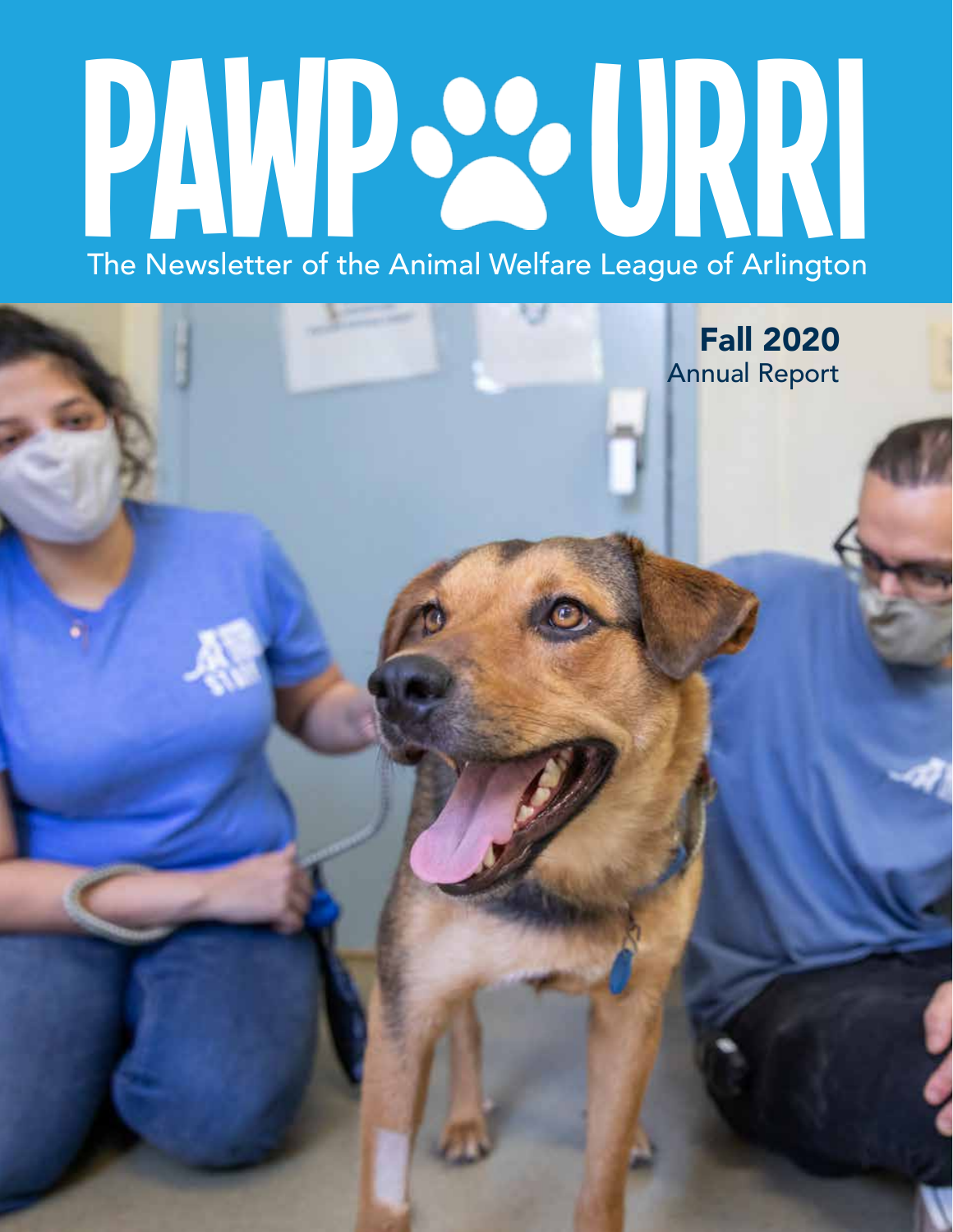## TABLE Of CONTENTS

| • Letter from the CEO                | 2  |
|--------------------------------------|----|
| • Sheltering in the time<br>of COVID | 3  |
| • Adoptions                          | 6  |
| • Behavior & Training                | 7  |
| • Happy Tails                        | 8  |
| · Volunteer Program                  | 10 |
| • Community Support                  | 11 |
| • Foster Program                     | 12 |
| · National Kitten<br>College Program | 13 |
| • Animal Control                     | 14 |
| · Financial Report                   | 15 |
| · Donor Profile                      | 16 |
|                                      |    |

2650 S. Arlington Mill Drive Arlington, VA 22206 (703) 931.9241 e-mail: mail@awla.org www.awla.org

The Covid-19 pandemic has been life-changing for<br>everyone, including staff and animals at AWLA.<br>Overnight, we had to assess and re-evaluate the<br>best course of action for our human and pet populations **he Covid-19 pandemic has been life-changing for** everyone, including staff and animals at AWLA. Overnight, we had to assess and re-evaluate the and work together, across departments, to implement that plan. Even then, due to the rapidly-evolving nature of the pandemic, we had to adjust, and readjust our policies and procedures to accommodate the latest best practices. Throughout it all, our staff and community demonstrated compassion, resilience and strength.

Animal Control staff not only remained available 24/7, they expanded their outreach, knowing that Covid was affecting many families in our community.

Our Community Programs team streamlined processes, created online forms that can be accessed from anywhere, and made our always-popular kid's summer camps virtual. They also transformed our Rabies & Microchip Clinic from walk-in to drive-in, broadened the scope of our Safekeeping Program, and expanded our Pet Pantry to include delivery service.

AWLA Behavior staff continued to work with shelter pets and increased the number of people and pets they were able to help by offering behavior and training classes online as well as private lessons via Zoom.

After a temporary pause, our Adoptions team shifted from in-person to virtual animal-human meet-and-greets and socially-distanced, hands-free adoptions. This change brought with it a steep learning curve, but our Adoptions staff prevailed and we all breathed a collective sigh of relief when we were able to resume our life-saving work of finding homes for homeless animals. With many more shelter animals in foster homes, we will continue to offer virtual adoptions, and have recently resumed in-person adoptions at the shelter, by appointment.The pandemic allowed us to aim for a lofty permanent goal of having more animals in foster than in the shelter.

When adoptions were paused, so too was our shelter veterinary team. With no surgeries to perform, they tended to the animals at the shelter, developed informational tools for staff and began providing telemedicine consultations online. As soon as they could, they were back in their scrubs performing surgery.

Last but not least, our Animal Care Technicians (ACTs) remained on duty, working at the shelter every day throughout the stay-at-home orders. They are the glue that holds the shelter together. They feed, medicate, and care for shelter pets, day in and day out. Now that more of our animals are awaiting adoption in foster homes, ACTs are able to spend more time with the animals at the shelter and expand their skill sets with cross-training opportunities with other departments in the shelter, including Adoptions, Behavior, and Communications.

The silver lining of the pandemic has been the ability to quickly transform previous wishlist items into a reality. All these changes have improved life for pets and people, and the world of animal welfare is the better for it.

We strive to be leaders in our field and community knowing that a leader pursues excellence, fosters innovation, and rises to the hardest challenges.

"The pandemic has given me a chance to work with our animals one-on-one, so we can hang out with them, do more enrichment with them, and get to know their personalities so much more. " - Kiran

## LETTER FROM THE PRESIDENT & CEO

#### To Our Wonderful Supporters,

The fall Pawpourri is AWLA's annual fiscal year report and also serves as the historical record for our organization. When we celebrated AWLA's 75th anniversary last year, staff combed through reports dating back to the late 1940s and delighted in the stories of a bygone era.

Which is to say…we know this year will mark a critical chapter in our organization's history and the items in this report will indelibly shape future AWLA accounts and retrospectives. The record will show that our animal care staff risked their health to come to the shelter and care for the animals; the animal control team, our first responders, took the constantly-evolving pandemic in stride and continued to provide exemplary service to Arlington County residents; the community support department worked tirelessly to support pet owners with provisions and services for their animals; and many, many more accounts of AWLA staff who rose to this unprecedented challenge.

And, most importantly, you were here with us through it all. When the pandemic struck, you stepped up to foster animals and clear our shelter. When we had to postpone our annual Walk for the Animals – and then subsequently cancel in-person activities – you graciously donated funds to allow us to continue our life-saving work. And when residents needed a helping hand, you provided critical supplies to keep our pet pantry fully stocked.

When the book is finally closed on this pandemic, history will show a fearless group of AWLA staff, volunteers, and supporters who rallied together in the face of a global pandemic in order to save lives and help ease the suffering of a community. Your support made it all possible – thank you for everything you have done, and continue to do, for the animals and people in this place we call Home.

### Sam Wolbert, President & CEO

A COPY OF THE LATEST FINANCIAL REPORT AND REGISTRATION FILED BY THE ANIMAL WELFARE LEAGUE OF ARLINGTON MAY BE OBTAINED BY CONTACTING the State Division of Consumer Affairs, Department of Agriculture and Consumer Services, P.O. Box 1163, Richmond, VA 23209. REGISTRATION DOES NOT IMPLY ENDORSEMENT, APPROVAL, OR RECOMMENDATION BY THE STATE.

To view shelter statistics and financials visit www.awla.org/about-us

• Donor List



### OUR VALUES AND GUIDING PRINCIPLES:

#### LEAD COURAGEOUSLY

#### DO GOOD

Encourage an environment of compassion, respect, kindness, and inclusivity among staff, volunteers, clients, and the community that we serve. Suspend judgment while acknowledging and appreciating the individuality of each person and animal.

#### BE HONEST

Recognize the critical role we serve in the community and maintain the public's trust through open accessibility and transparency.

#### EMBRACE CHANGE

Remain open-minded and adaptable to the changing landscape. We learn from our failures and work every day to improve ourselves and the organization.

#### WORK TOGETHER

Support each other by creating a positive, mission-driven, and team-centered culture. Above all, have fun and laugh.

#### OUR VISION: A humane community in which animals and people live together harmoniously.

OUR MISSION: Improving the lives of animals

and people by providing resources, care, and protection.

#### by Amy Schindler, Chief Operating Officer



Animal Care Tech Kiran and Tilda

# SHELTERING IN THE TIME OF COVID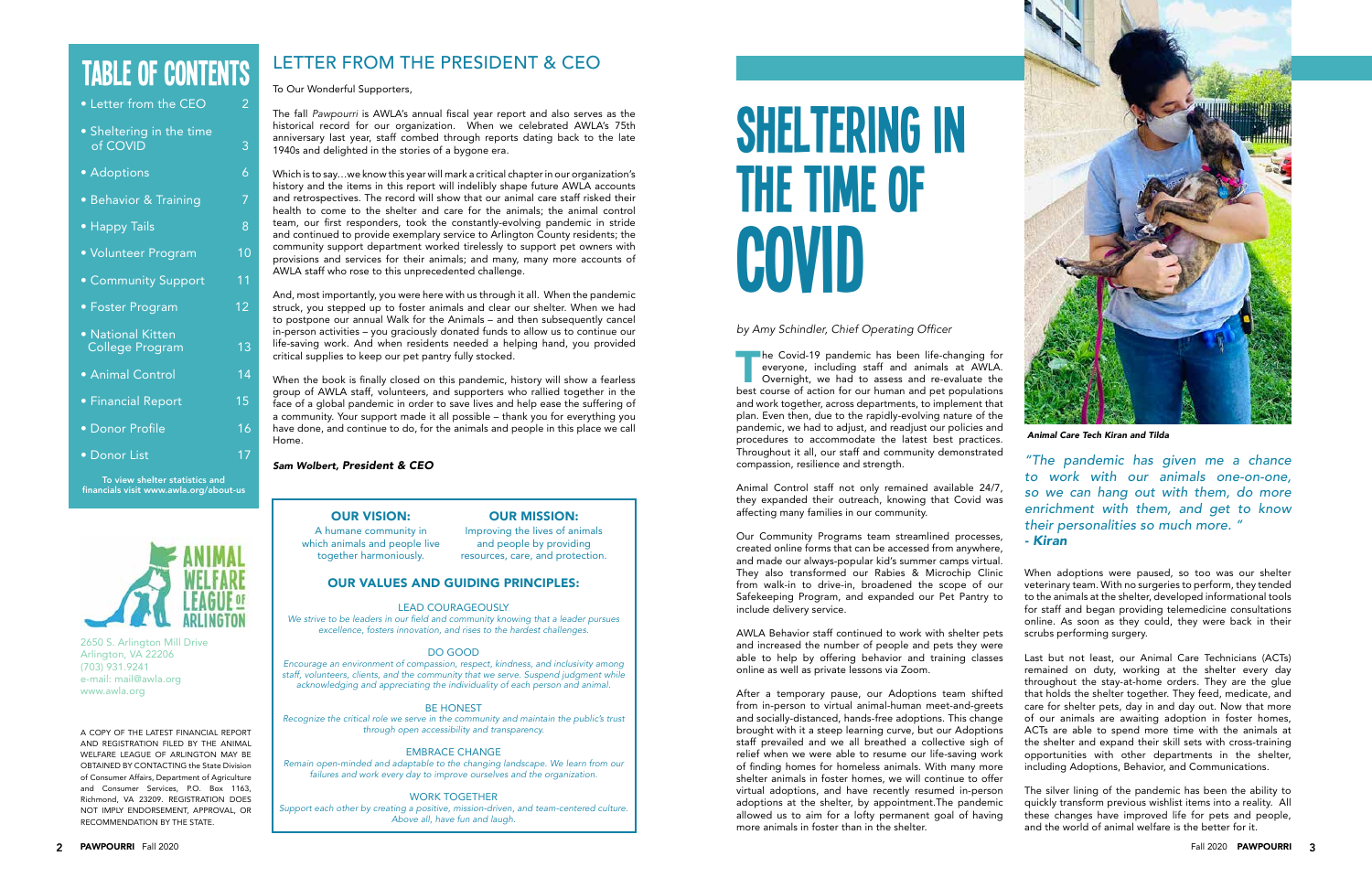"The Animal Care team has a wide range of responsibilities that include daily animal care, assisting the Adoptions and the Foster teams, and maintaining our facility. There is no job that they can't or won't do. I am very proud of my team for continuing to work so hard during such a difficult time, making sure our animals have everything they need to be safe and well cared for." - Jose



"Working during quarantine has given me a greater appreciation for how much I enjoy my work and my coworkers. Not being able to interact on a daily basis has been tough, but it makes the time at the shelter even more meaningful to me." - Kristin



"I am so proud of how quickly we adapted at the beginning of the pandemic, and it's been amazing to see how much our community stepped up to help!" - Erin

"With the exception of all of us wearing masks, my team and our work hasn't changed very much things have for the most part been business as usual! It was a little bit tough to shift certain things to a more virtual set-up, but animals still need care and so we are here to make sure they receive the care they need!" - Dr Galati

> "I consider myself very lucky that I was able to continue to come into the shelter, instead of working from home. So many of my family and friends have been stuck at home, but I get to come in (probably saving my sanity) to spend time with our

"I have found working during quarantine to be somewhat challenging, since I have a threeyear-old at home. But it's wonderful to see so many of our animals in foster homes and out of the kennels. Knowing they are in homes getting the constant TLC they deserve makes me very, very happy." - Christina

> animals and my coworkers." - Alexandra

"The extra attention to cleaning protocols is a great thing (although COVID isn't), because we have to be extra thoughtful, which only makes work better and safer for us and the animals!" - Susan

## OUR TEAM TREATED 1,311

MEDICAL CONDITIONS, RANGING FROM COMMON ILLNESSES LIKE UPPER RESPIRATORY INFECTIONS TO MORE COMPLICATED CONDITIONS LIKE HEPATIC LIPIDOSIS.

OUR VET TEAM PERFORMED 1,564

SURGERIES, FROM NEUTERS TO PERINEAL URETHROSTOMIES.

> OUR TEAM CARED FOR A TOTAL OF 3,577 ANIMALS

> > "When we had fewer volunteers and staff in the building, it was hard on the animals - they were used to people being around all the time. But, so many animals went to foster that I've really been able to spend a ton of personal time with the ones who are still here, which is great." - Daniel

"My favorite part of quarantine has been seeing so many animals go to foster, and seeing the shelter so empty!" - Lauryn



Animal Care Tech Daniel and Mountain

Animal Care Tech Lauryn and Clementine

Animal Care Tech Susan and Strawberry



Manager of Veterinary Services Christina with Clementine (a very popular puppy!)

"The quiet lets me focus on my work." - Gilbert

"We've gotten so many new fosters that want to come and help. We've been keeping 250 kittens in foster homes at any given time. We've been able to save more kittens than ever because there are so many people willing to welcome them into their homes." - Vanessa

"I'm very proud of my team's resilience and their ability to accept and roll with changes as abruptly as they happened, both with CDC quidelines and our own shelter policies." - Charnita



Animal Care Tech Gilbert and Kitten College Coordinator Vanessa with four adorable kittens



Animal Care Tech Erin and Stormy



Veterinary Director Dr Galati and Artemis



Licensed Veterinary Technician Kristin with Puck



Animal Care Tech Alexandra and two baby rats



Animal Care Manager Jose and Samantha



Director of Operations Charnita and Rocky

## SHELTERING IN THE TIME OF COVID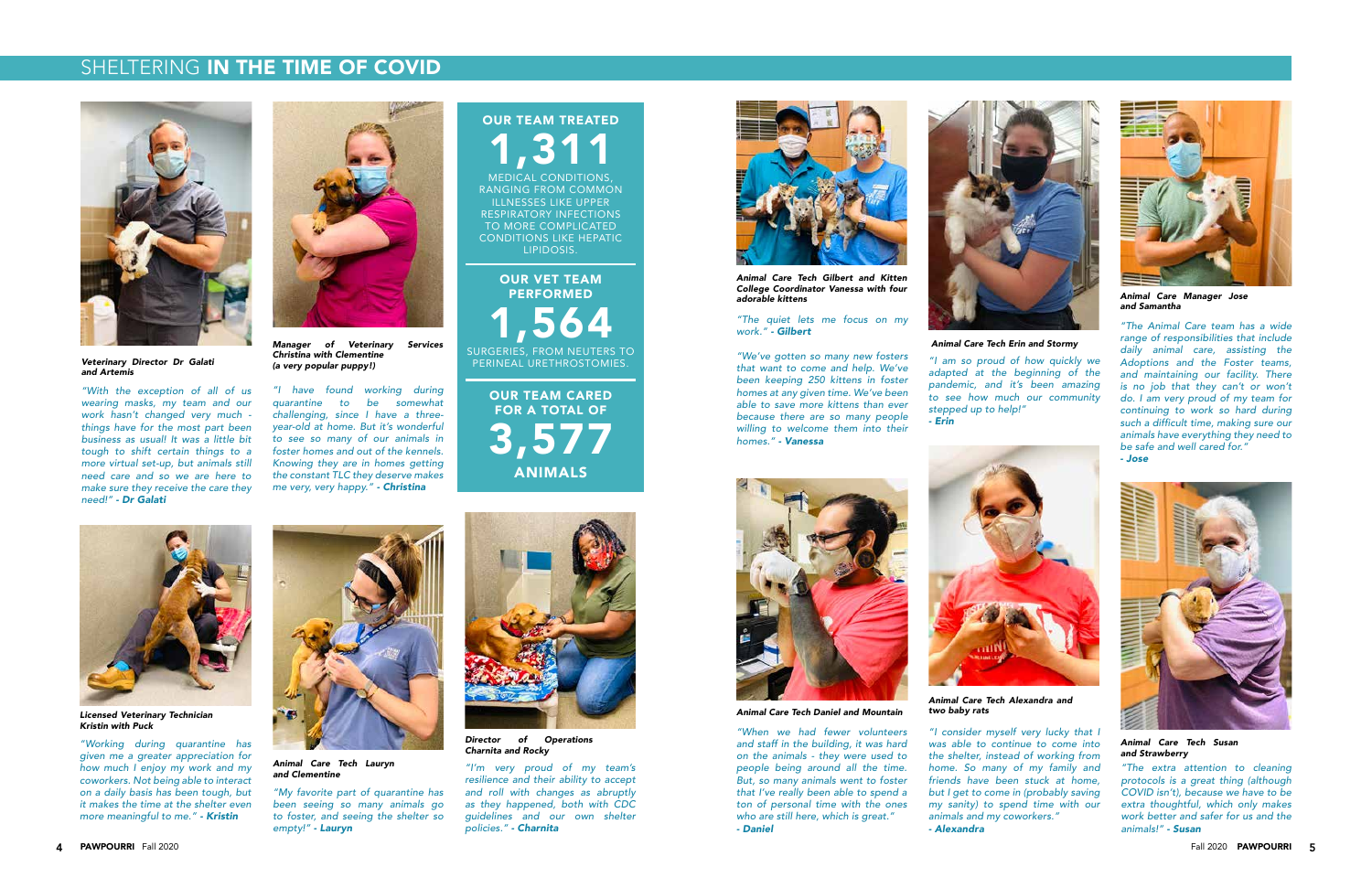



antley and his new family

When the coronavirus pandemic first hit, my colleagues and I worried how it would affect the animals in our care. When it dawned on us that life as we knew it would not resume anytime soon, we hen the coronavirus pandemic first hit, my colleagues and I worried how it would affect the animals in our care. When it dawned on us knew we had to find ways to adapt in order to continue to serve the people and animals in our community.

One of the ways we adapted was by introducing virtual adoptions. We weren't sure how the public would respond to this new process, since meeting an animal on a Zoom call is a far cry from spending time with them in person. But it worked! Though it hasn't been without its challenges, the virtual adoption process enabled us to safely adopt out animals even during the height of the pandemic.

With many of our animals in foster homes, it took some sharp scheduling skills to coordinate online meetings between adopters, fosters, pets, and AWLA adoptions counselors. However, the matchmaking was easier. Our adoptable animals were relaxed and their true personalities were on full display in their foster homes.

**W** orking in the Behavior and Training Department,<br>we are used to adapting to new challenges and<br>problems that arise - and COVID definitely put<br>those skills to the test! The pandemic challenged us to **Jorking in the Behavior and Training Department,** we are used to adapting to new challenges and problems that arise - and COVID definitely put take a more creative approach to helping animals with behavior issues, both in our care and in the community.

We have now reopened for in-person adoptions on a limited basis but, given the success of the virtual process and the greater number of animals in foster homes, virtual adoptions are here to stay!

The joy, excitement, and appreciation we witnessed as we accompanied people on their adoption journey made every long day, technological challenge, and virtual obstacle worth it. Now more homeless animals have beds of their own, people who were feeling alone have found companionship, and the world of animal sheltering and adoption has been reimagined - for the better.



with volunteer Gary

## ADOPTIONS

by Samantha Snow, Adoptions Counselor



Milo's adoption day



419 PET PARENTS HAVE ATTENDED SMARTY PETS CLASSES TAUGHT BY THE BEHAVIOR TEAM

## **BEHAVIOR TRAINING**

Foxy, a small mixed-breed with an adorable curly tail was transferred to AWLA from a dog meat farm in South Korea, where she had never known a soft bed or gentle touch. Foxy was afraid of almost everything - the leash being clipped to her collar, going to the bathroom outside, and most people. Thankfully, we were able to find a wonderful foster family for Foxy, and worked closely with them, many times via video chat, to build Foxy's confidence.

It didn't take long for Foxy's foster home to turn into a permanent home (who couldn't fall in love with that face?). With patience, understanding, and coaching from our team, Foxy's new family allowed her personality to shine - on her terms. Now, Foxy is loving her new life in Arlington!

BY TAKING OUR WORK ONLINE, WE CAN HELP MORE SHELTER ANIMALS, FOSTER FAMILIES, AND PETS IN THE COMMUNITY. IF YOU NEED ASSISTANCE FROM OUR BEHAVIOR TEAM, WE'RE HERE FOR YOU VISIT WWW.AWLA.ORG FOR MORE INFORMATION!

by Teresa Villatoro, Training & Behavior Manager



Foxy in her new home



Foxy's first day at AWLA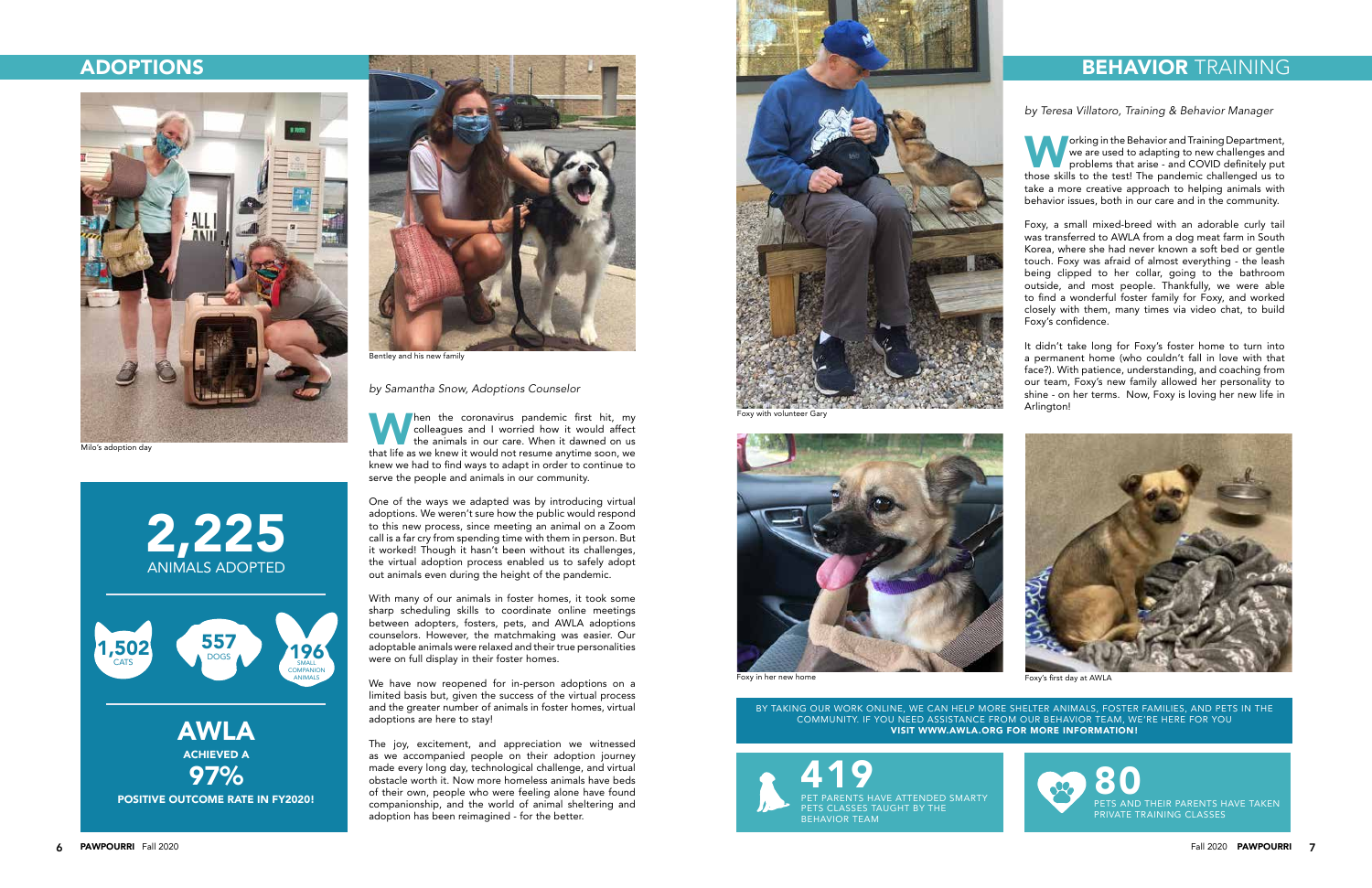As the pandemic approached our country, I was still<br>reeling from the sudden death of my dog back in<br>November. I could have convinced myself for months<br>or vears that I was ill-prepared to adopt again. When I reeling from the sudden death of my dog back in November. I could have convinced myself for months or years that I was ill-prepared to adopt again. When I look at my two cats today, I think about what I would have missed out on if I listened to that fear and apprehension.

Knowing that I was going to be stuck at home indefinitely was what pushed me to adopt my little Juniper and Clover (formerly Rita and Joy) in April. They were eight weeks old when I picked them up and for over 100 days, I was home with them full time. I watched as they tripled in size, both in weight and personality! They are the most carefree, sweet, and adventurous girls! What originally felt like terrifying isolation transformed into the opportunity to watch these two grow up. It turned out that not only was I prepared to adopt again, but my heart was fuller than I knew was possible. I also gained the unexpected gift of a new, kind-hearted and generous network. I had the pleasure of virtually meeting several 'foster moms' from the AWLA Kitten College as I went through the process. I was so inspired not just by the love and compassion they share with their foster kittens, but by the support they offered me - exploring uncharted territory as a new cat mom.

It was love at first sight when my partner and I met<br>Rooster. Initially, we had planned on fostering him<br>for a few weeks until he found a home. However, the<br>minute we met him we knew that he was ours and that he Rooster. Initially, we had planned on fostering him for a few weeks until he found a home. However, the minute we met him, we knew that he was ours and that he was coming to his forever home with us.

> If this unprecedented chapter in our history has taught me anything, it has been to slow down in some ways, but to hurry up in others. Life is short, and depriving ourselves of happiness even for one day is a true loss. In addition to the healing, the joy, the laughs, and the lessons that pet ownership has woven into this pandemic way of life, all of that love I have for animals finally had somewhere to go again. For me, that was everything."

I Cupid has been doing exceptionally well since we brought him home in<br>March. After hiding in our bedroom for much of the first day, it was such<br>a delight to see his little, orange, stitched- up head pop out of a clothing<br> March. After hiding in our bedroom for much of the first day, it was such a delight to see his little, orange, stitched- up head pop out of a clothing rack later that night. My husband was so worried about Cupid sleeping by himself in our second bedroom that he slept with Cupid for not one night, not two nights, but the entire first week we had him.

#### - Kimberly



Rooster came home to us on a stormy evening, and with the thunderstorm and rain, Rooster was a little afraid of getting into the car. The minute we got home however, he stopped being anxious. He was so comfortable and "at home" – and he has been since! He is a sweetheart and such a good boy. He cuddles up right next to us, and is a lovable goofball at all times. Together, we have traveled to sunflower fields and explored several rainy paths. We have spent lazy Sundays binge-watching Netflix and also worked through uber-productive weekdays together. We have chased many unattainable squirrels and stopped to smell dozens of flowers. Rooster is our partner in almost everything we do, and we wouldn't have it any other way.

This pandemic has been difficult for everyone, but Rooster helps make our lives happier and wholesome, and brings out the best in us. He truly is the love of our lives!"

– Tamoghna and Sreyoshi



Quarantine hit, and days turned into weeks as we watched Cupid heal and slowly grow back his fur. During these months at home, we've had all the time in the world to play with him (which we are pretty sure he could do all day). His favorite toys are ones that fly like birds that he can prey, hunt and pounce on. He's very social and extremely vocal. He is constantly chattering, cooing or squeaking at you to play with him. He loves to eat and thinks any food is his for the taking whether it's on the counter, in a box, in the fridge (he loves to peer inside when we open the door) or on your plate. He is the cutest little orange cat and has healed so incredibly well."

- Lauryn

## **HAPPY TAILS**



Cupid came to AWLA in February after being shot in the head with an arrow. Read his amazing story at www.awla. org/2020/02/ saving-cupid/



Email your AWLA adoption story to content@awla.org

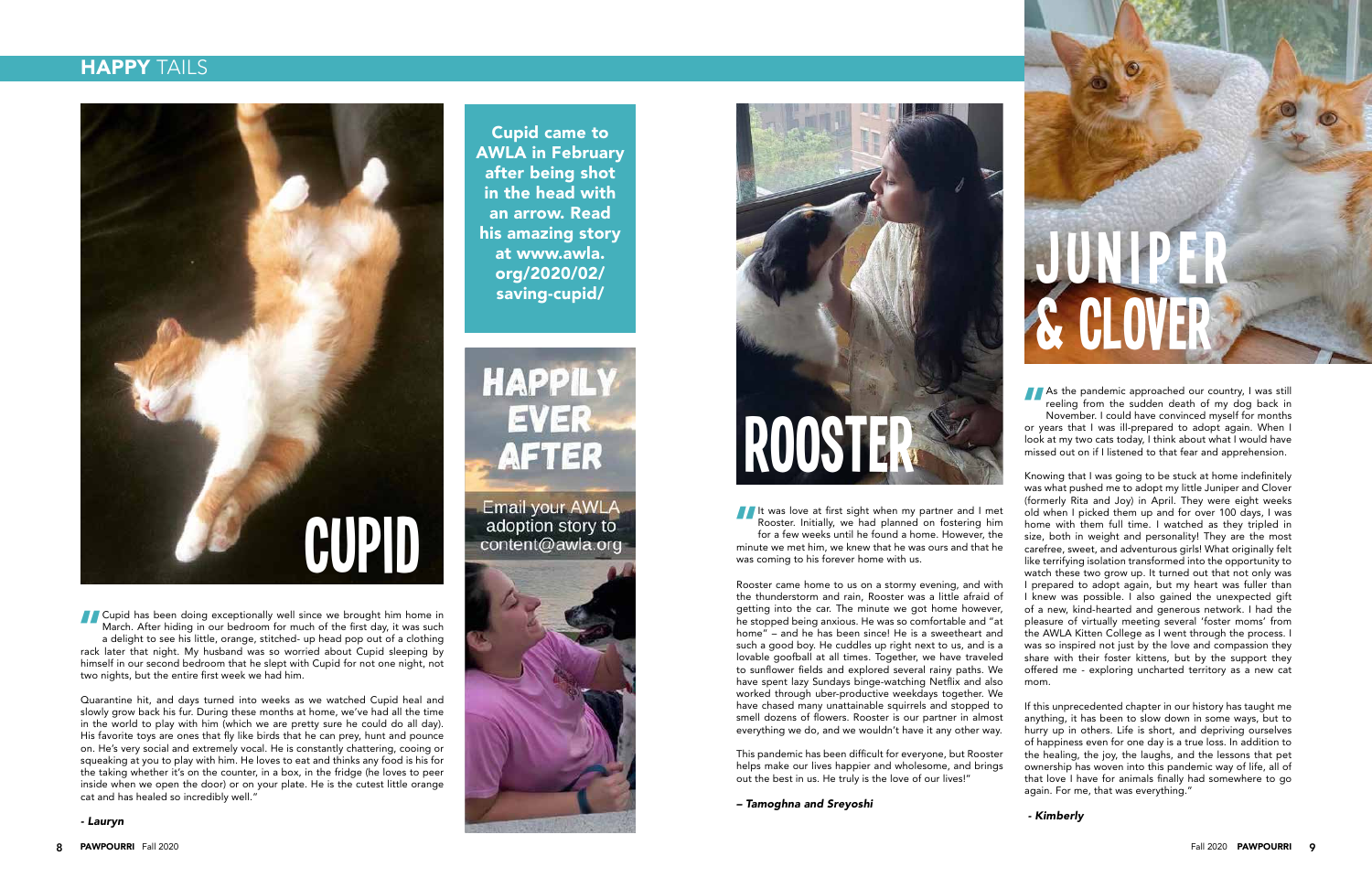PET MEALS DISTRIBUTED SO FAR DURING THE PANDEMIC:

323 VOLUNTEERS DONATED 10,218

> NEEDED EMERGENCY VET **ASSISTANCE**





2,014 MEALS

\$25,653

WAS GRANTED TO



# 26

PETS TEMPORARILY HOUSED THROUGH **EMERGENCY** SAFEKEEPING PROGRAM

## VOLUNTEER PROGRAM COMMUNITY SUPPORT

day at AWLA without volunteers is like a day without sun. That is how we felt during the pandemic when AWLA's wonderful volunteers were asked to stay safe at home. Thankfully, after many grey days, we were able to slowly w day at AWLA without volunteers is like a day without sun. That is how we felt during the pandemic when AWLA's wonderful volunteers were asked to stay safe at home. Thankfully, after many grey days, we were roles, and others to new opportunities.

Founded 75 years ago by a small group of volunteers, AWLA continues to be supported by hundreds of volunteers who share their time and talents to ensure that AWLA achieves its mission of improving the lives of animals and people by providing resources, care, and protection. We want to thank each and every one of our dedicated volunteers for all that they do - without them, our work would not be possible.

by Adrienne Mintz, Volunteer Manager

WLA's mission is not only to<br>find homes for adoptable<br>animals, but to help owned<br>pets remain at home - safe, happy, WLA's mission is not only to find homes for adoptable **A** animals, but to help owned and healthy - with their people.

One of these new roles was with our Veterinary Team, who needed an extra set of hands to assist with surgery. We discovered that volunteer Sally Reinholdt, one of our regular Cat Room Assistants, and a recently retired nurse, was uniquely qualified to help. She told us, "I never imagined I'd have an opportunity to use my years of experience in this way, post-retirement. I'm having a great time helping out with the vet team."



Sally ready to assist with surgery

Sometimes all it takes is a little food, a leash, a collar, or a Kong to help a family keep their pet. Maybe times are tight or maybe a bored dog is barking too much - whatever the reason - AWLA's Pet Supply Pantry is a resource for our community.

Each year, the Pet Supply Pantry helps hundreds of pet owners in Arlington. Over the past few months alone we provided 17,000 pounds of dry pet food to local families. We have also automated the process so that pet owners don't have to visit the shelter in order to benefit from the Pantry. Now patrons can submit an online request for supplies and

by Ashley Hay, Director of Community Support

We anticipate the need for our Pet Pantry to increase in the fall and winter months as the economic impact of the pandemic continues to affect our community. Find out how you can help support the Pet Pantry by visiting www.awla.org!

they will be delivered directly to their homes either by Amazon or our

partner, Dogma Dog Bakery.

If you'd like to support AWLA's Pet Supply Pantry, become a Pet Pantry Partner and collect supplies or funds to keep this valuable community resource stocked and ready for business!

Office Associate Erin helps a local family with our Pet Pantry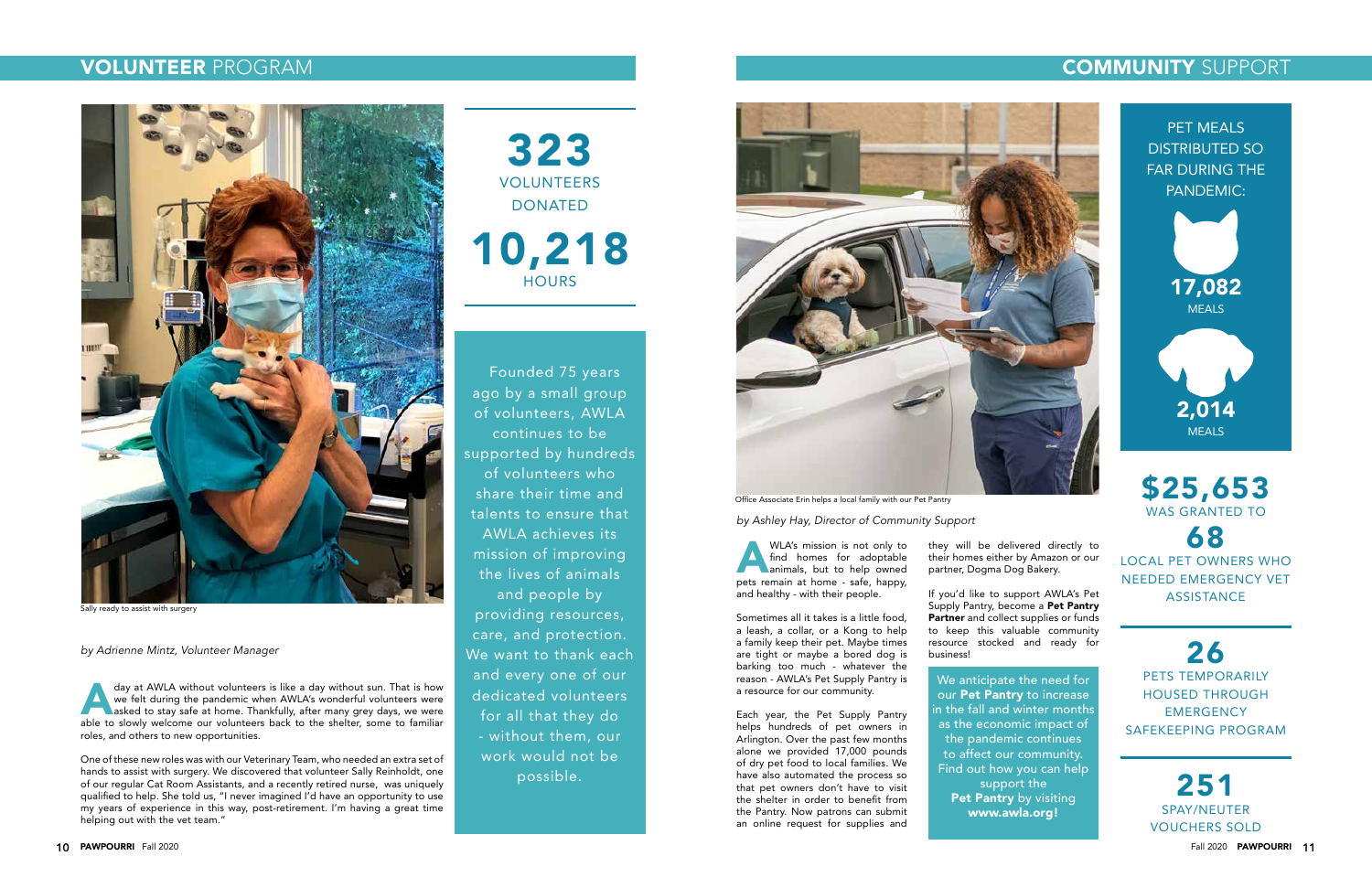#### by Marnie Russ

In July 2017, thanks to the<br>generosity of AWLA donor and<br>volunteer Willa Lutz, AWLA's Kitten<br>College began its mission to save n July 2017, thanks to the generosity of AWLA donor and College began its mission to save neonatal kittens

families' love and College commitment to caring for kittens inspires us every day, and the Kitten College continues to expand.

- the most fragile of homeless animals. Before the creation of the Kitten College, AWLA had about 30 kitten foster families and took in just 92 kittens annually - now, we have more than 250 foster families and saved 1,487 kittens last year alone! Our foster

One of the exciting ways that the Kitten College grew this year was with the establishment of six satellite campuses. Since neonatal kittens are so fragile and need to be fed every few hours, many shelters are forced to humanely euthanize them

Prince Georges County Animal **Shelter** 

by the end of the day if a rescue or foster cannot be found. That's where we come in. A call goes out, our transport volunteers spring to action, and the kittens come to AWLA. We are able to do this because in Arlington we are

lucky to have well-established s p a y - n e u t e r and community cat programs, which keep the cat population in check. Not all shelters are so lucky.

The goal of the satellite Kitten College campuses is to empower our partner-shelters to keep and care for kittens born in their communities by providing resources, training, and guidance. The outcome? Together we are able to save even more kittens who, in addition to being the most vulnerable shelter animals, are also the most adoptable if they can survive the critical first weeks of life.



Nala's foster mom gives her a welcome chin scratch

Our current satellite campuses are:

> Middleburg Humane Foundation

Ithough 2020 has not been the year anyone<br>expected, it has provided AWLA with an opportunity<br>to re-think, re-tool, and refresh our policies and<br>procedures. Case in point is our Foster Program. When lthough 2020 has not been the year anyone expected, it has provided AWLA with an opportunity to re-think, re-tool, and refresh our policies and the pandemic hit in mid-March, we had to close our doors to the public and then pivoted to set about finding foster homes for as many shelter animals as possible. We were blown-away by the number of people who offered to open their hearts and homes to our animals. More than 1,100 people applied to become AWLA foster families, and we were able to place 866 pets into foster homes!

Anne Arundel County Animal Shelter

No More Chasin' Tails in Newport News, VA

Animal Welfare League of Alexandria

SPCA of Winchester, Frederick, and Clarke Counties

Our hope is that this movement will continue to grow, saving kittens across the country.

Thank you for your continued support and dedication to the Kitten College!

## NOVA CAT CLINIC NATIONAL KITTEN COLLEGE PROGRAM SPONSOR

This year, we would like to give special thanks to NOVA Cat Clinic for generously sponsoring our National Kitten College Program. NOVA Cat Clinic is devoted to offering clients the best in veterinary care, from annual exams and surgeries, to acupuncture and therapeutic laser treatment. Their veterinary team has received specialized training on the care of cats, and knows how important quality care and compassion is when working with your feline friends.

NOVA Cat Clinic is a long-time supporter of AWLA, and we are very grateful for their support for the Kitten College Program this year.

To learn more about NOVA Cat Clinic, please visit their website at www.novacatclinic.com

by Veronica Wheeler, Foster Coordinator

We've always known that foster homes make for happier pets, but we didn't expect the pandemic to make it possible for us to give so many more pets this opportunity. Now, with the support of our community, our goal is to house 75% of our animals in foster homes and reserve the shelter for animals that need additional medical or behavioral care. This gives us more time to devote to the animals in the shelter, and vastly reduces the stress of kennel life for all of our animals. Fostering is the future...and that future is now!

1,487 PETS PLACED INTO FOSTER CARE WITH 386 FAMILIES







Bowser gets a snuggle from his foster mom

Zarya helping her foster dad with some work

## FOSTER PROGRAM NATIONAL KITTEN COLLEGE PROGRAM



A kitten at Middleburg Humane Society's Kitten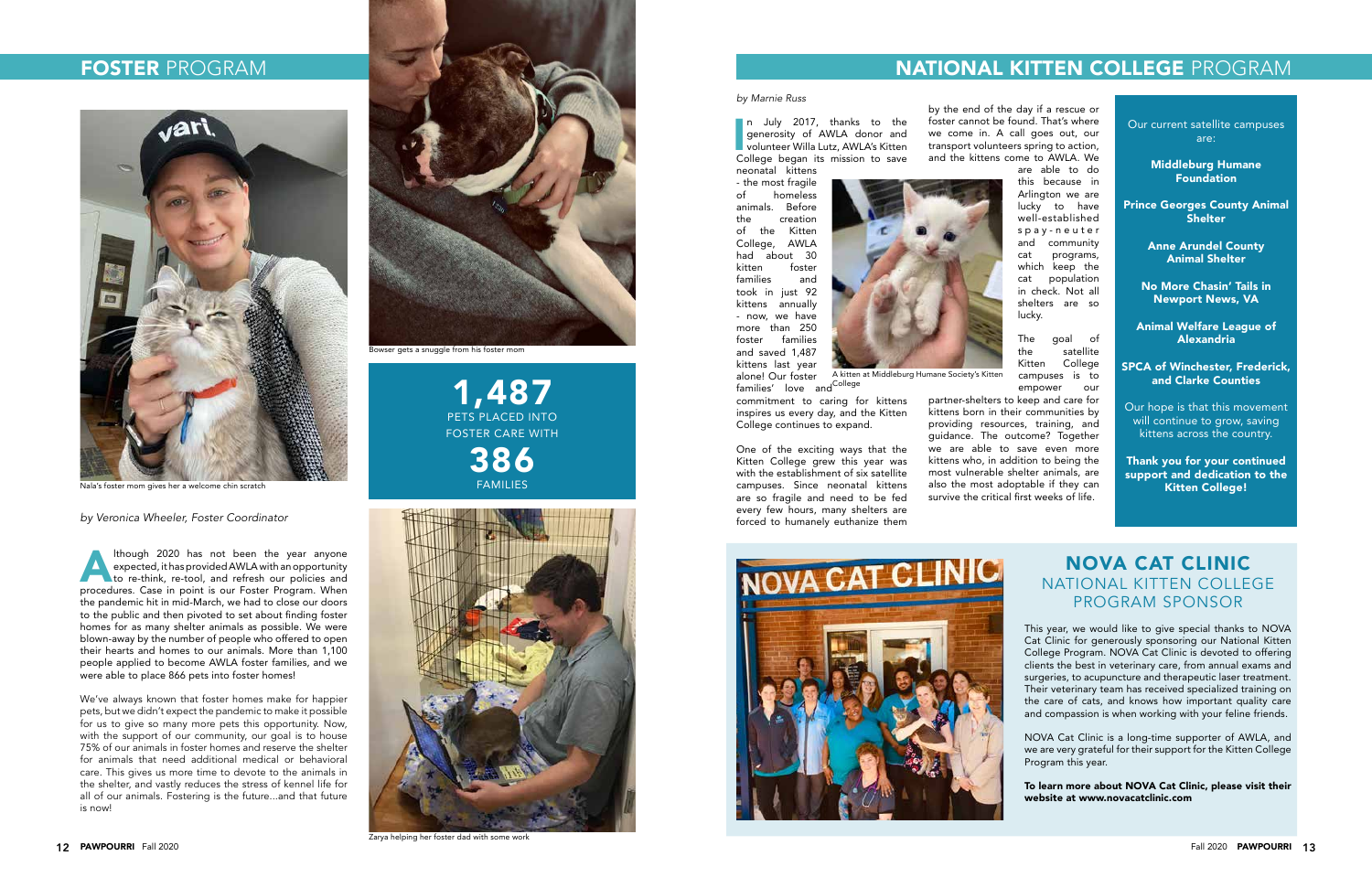In mid-March, when stay-at-home<br>orders were issued in Arlington,<br>AWLA's Animal Control team was<br>prepared. We had PPE and knew how n mid-March, when stay-at-home orders were issued in Arlington, AWLA's Animal Control team was to use it, so we were able to shift gears and maintain our fast response times when answering the public's calls for service.

National Airport and Bongo escaped his<sup>Bongo, finally home with his family</sup> carrier and disappeared. Animal Control

One of my favorite stories of the past few months is that of Bongo the cat. On the way home to Colorado, Bongo and his person had a layover at Reagan

got the call and worked with airport security to locate the missing cat, but to no avail. Finally, after many trips (in full PPE!) to set traps and provide food, the Animal Control team was able to catch Bongo weeks after he had escaped. Though by then the pandemic was full blown, Bongo's owner braved air travel to retrieve her lost family member.

I had the privilege of reuniting Bongo with his person and I will always remember the sight of his owner bounding down the terminal with arms wide open to embrace him. This time, I accompanied Bongo and his owner through security and made sure that the mischievous cat made his plane. In the midst of all the madness of the past few months, it's cases like Bongo that keep us motivated, focused, and remind us just how important our role is to the community.

WORKPLACE GIVING \$100,264.75

3,318

TOTAL NUMBER OF ANIMAL CONTROL CASES INCLUDING:

167

CRUELTY/NEGLECT CASES

LAW ENFORCEMENT CASES

1,762

WILDLIFE CASES

434

STRAY ANIMAL CASES

639

BITE INVESTIGATION CASES

9

## FINANCIAL REPORT





FUNDRAISING EXPENSES: \$493,497.60 Special events, online appeals, software, etc.

ANIMAL

CONTROL SERVICES: \$549,292.10 Equipment & vehicle maintenance, officer training, etc.

CONTRIBUTIONS \$1,350,332.39 General donations, bequests, major gifts

## ANIMAL CONTROL



#### By Chief Jennifer Touissant

Bongo ready to board his plane home

• Your gift costs you nothing now and you retain control of your assets during your lifetime.

• You can change your mind or modify your gift if circumstances change.

• Your gift can remain anonymous if you choose.

• Your gift may provide tax savings or help reduce the tax burden for your heirs.

• You can leave a gift in honor or memory of someone who inspired your love of animals.

• You will be remembered

as someone whose legacy included protecting the lives of animals.

## LEGACY GIVING

## LEAVE A LASTING LEGACY

Making a gift to the Animal Welfare League of Arlington through a will or revocable living trust is a simple and flexible way to improve the lives of animals for years to come.

## BENEFITS

## THANK YOU

If you have already named the Animal Welfare League of Arlington in your will or trust, or you intend to, please let us know your plans. We'd like to thank you for helping to create a world where all companion animals find compassionate and permanent homes.

Kat Williams

kwilliams@awla.org Tel: (703) 931-9241 x220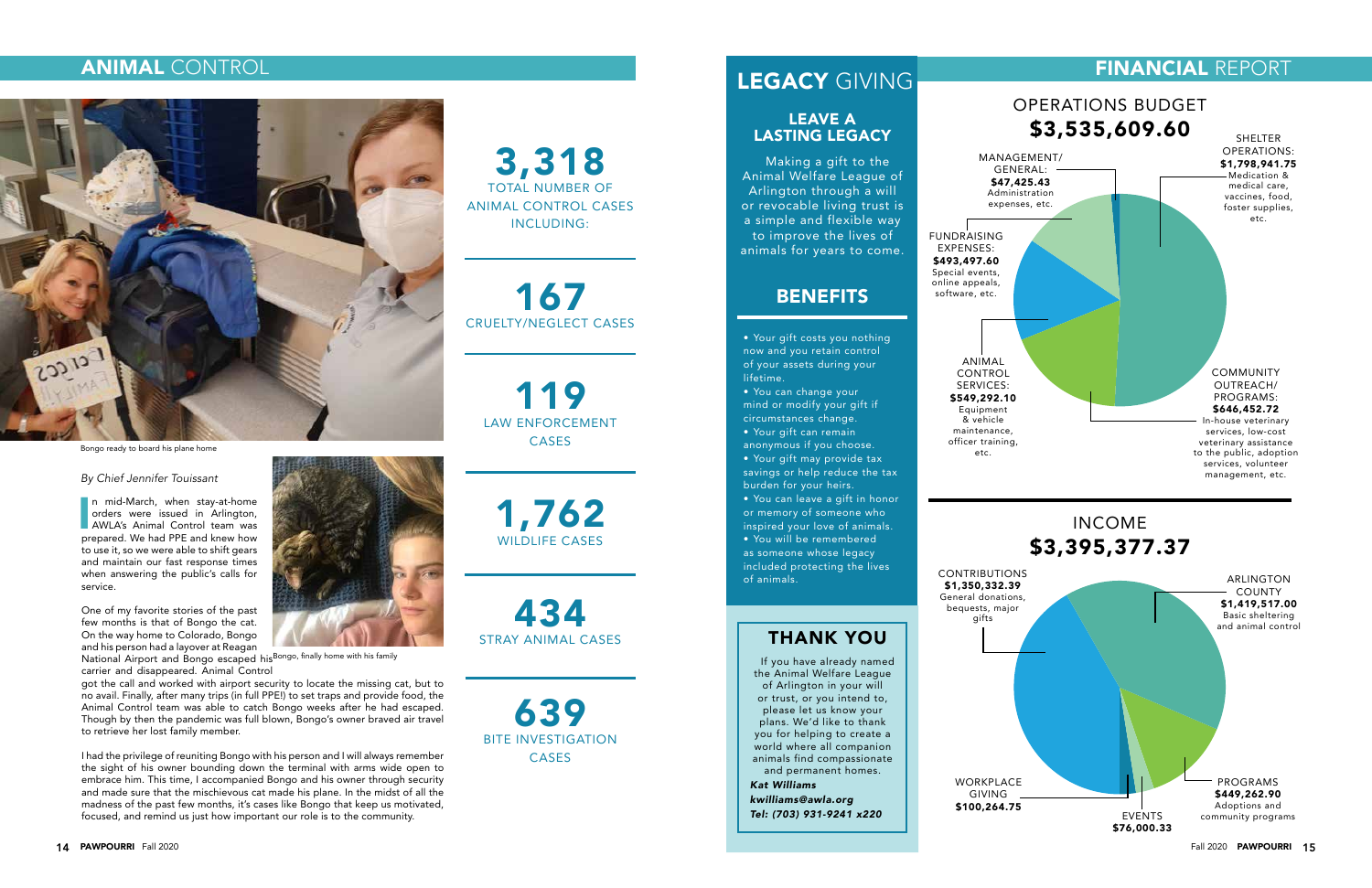## **DONOR PROFILE**



# THE LEGACY OF Mrs. Gladys Shulaw

## YOU TOO CAN MAKE A MEANINGFUL DIFFERENCE IN THE LIVES OF ANIMALS, AND PEOPLE IN OUR COMMUNITY:

**General** Where help is needed most

## CHOOSE A FUND TO SUPPORT

- Bob & Pat Ragan Humane Education
- Dr. Christine Cottey Low-Cost Spay/Neuter
- Ross-Roberts Kitten Care
- Ross-Roberts Emergency Veterinary Assistance
- Woody & Mickey Healthy Pet

**O** lasting support for a cause that is dear to them.<br>
In a cause that is dear to them. ne of the many ways that donors support the Animal Welfare League of Arlington is with charitable bequests. Sometimes these gifts are made in memory of a person or a pet and other times donors provide

## CHOOSE HOW:

- **Online**
- Monthly
- By Mail
- Gift of Stock
- Bequest
- Workplace Giving/CFC
- Send something from our Wish List
- Donate Your Vehicle
- Purchase a Virginia Animal-Friendly License Plate
- Buy (and sport) AWLA **Merchandise**

## OUR **DONORS**

Such was the case this year when Mrs. Gladys G. Shulaw bequeathed a donation to AWLA for the adoption, care, and keeping of cats. The bequest arrived with a note from her friend, Dr. Karin Pettit, and a photo of Mrs. Shulaw with her beloved cat, Brownie, whom she adopted from AWLA.

Dr. Pettit said that Mrs. Shulaw was fond of saying that when she brought Brownie home, he walked around the house and decided he would stay. Mrs. Shulaw and her husband moved to Arlington in the 1960s where she lived here until her death in November 2019 at the age of 101.

We are enormously grateful to Mrs. Shulaw, and others like her, who choose to support AWLA's mission with a gift in their estate plans.

Contact Kat Williams at kwilliams@awla.org to learn how to include AWLA in your estate plans, or create your will today with our new partner, Freewill.

by Kat Williams, Director of Development

#### LEADERS:

\$20,000 and greater

Brian S. Stern Living Trust

The Estate of Linda Doman

The Estate of Charlotte P. Jones

The Estate of Marilyn Louise Wolford

The Gladys Shulaw Trust

Mr. Edward V. A. Kussy

The Susan Lynde DuVal Phipps Foundation

#### RESCUERS: \$10,000 - \$19,999

Ms. Jackie Borgel

Facebook

Hon. Brendan B. Feeley and Mrs. Alice Barrett Feeley

Julie Gould and Percy Ivy

Fay G. Holl Trust

Louis A. Pappas Household

Pet Foundation

NOVA Cat Clinic

The Pietro and Thelma Raffaelli Family Foundation

Dr. Stephen S. Roberts

The Verstandig Foundation

#### ADVOCATES: \$5,000 - \$9,999

Ms. Geraldine M. Boles

Clarendon Animal Care

Ms. Kathleen Daley The Dorothy Dickman Trust

Mr. John Eggbeer

The Humane Society of the United States

Ms. Carol Freysinger and Mr. Reid Goldstein

Jane and Todd Ihrig

Ms. Sally K. Kaplan and Mr. Larry Gordon

Northwest Federal Credit Union

David and Debra Rose

Ms. Mary Jane Tancinco

Mr. Stephen B. Theobald

Ms. Linda Weissgold and Mr. Paul Tobin

Ms. Beth Wolfe and Mr. Jim Norton

World Bank Community Connections Fund

#### GUARDIANS: \$2,500 - \$4,999

Mr. and Mrs. Albert M. Alling

Ms. Lynne Allison

Arlington Cinema and Drafthouse

Ballston Animal Hospital

Barbara M. Grant Trust

Mr. Stephen Barto

Peter and Shirley Bookman

Ms. Jeanne M. Broyhill and Mr. Joe Ventrone

Ms. Beth Burrous and Mr. Kevin Baer

Caring Hands Animal Hospital

Carolyn W. Johnson Revocable Trust

Ms. Jane A. Carstairs

Drs. Yanping Chen, Ph.D., M.D. and J. Davidson Frame III, Ph.D.

Ms. Patricia A. Clarke

Ms. Josephine Dolan Mr. and Mrs. James H. Foster

Fur-Get Me Not Pet Care

Ms. Jennifer Gladem

Mr. Ronald Hankey Mr. Allen Herzberg

Ms. Linda A. Jasper

Ms. Christina Jenks

Mr. Martin R. Lee

Ms. Sherry E. Little Lloyd

Ms. Gillian McPhee and

Mr. Storm DiCostanzo

Maddie's Fund

Mr. Diva Nagula

- PayPal Giving Fund
- Ms. Candice C. Phipps
- Mr. Anthony K. Postert

Patricia and Bob Ragan

Julian Richards

Patricia and Vince Romano

Rose's Luxury

Mr. Gary Sturm

Mr. Larry D. Waldron and Ms. Ev Totten

Mr. and Mrs. John M. Wasson

Mr. Robert S. Waters and Ms. Kathleen Renehan

#### SUPPORTERS: \$1,000 - \$2,499

Mrs. Catherine N. Abrahams

Ms. Julia Aerni

Ms. Shauna E. Alonge

AmazonSmile Foundation

Ms. Elsa F. Angrist

Animal Place

Anonymous

Mr. Gary H. Anthes

Col. and Mrs. Frederick T. Barrett

Ms. Carol Bartl

Ms. Mary E. Bielefeld

Ms. Nicole Billman

The Board Hound

Mr. Jeffrey Bournes

Mr. William Bournes

Bowie Family Fund

The Bragan-Kellogg Family Fund

Dr. Marcus Brown and Mr. Jim Lung

Mr. Robert Buzan

Ms. Lisa Carrol and Ms. Deborah DuBois

Ms. Jennifer Case

Mr. Alfred Clark and Mr. Brad Clark

The Clevenger Fund

Ms. Kimberly A. Cody and Mr. Jeffrey A. Erickson

Mr. Terry S. Coleman

Mary and Ray Converse

Mr. Michael Cordeaux

Ms. Joan Culver

Ms. Lucy H. Dailey

The Dan Leathers and Patty

Zweibel Charitable Fun Mr. Daniel D. Davis

Ms. Amy Derrick

Ms. Jamie DeSimone

Mrs. Frances DiBari

Dr. Spiros Dimolitsas

Ms. Nancy K. DiPaolo and Mr. David C. Williams

Dogma Dog Bakery

Ms. Kathleen S. Dolan

Christine and Brian Downs

Ms. Barbara A. Duckworth

Ms. Fynnette L. Eaton

Mr. Mark D. Edie

Mr. Donald L. Elder and Ms. Chiara Helm

EMMAvet

The Estate of Katherine A. Dey

Mr. and Mrs. Bruce Evans

Ms. C. Tutty Fairbanks

Mr. Andrew Falck

Melissa Farrar

First Virginia Community Bank

Ms. Linda M. Fox

Mrs. Lindalou Friesen

Ms. Victoria Forlini and Mr. Dave Wilson

Gifts That Give Hope, Inc

Mr. and Mrs. Peter Glasenapp

Mr. Jim Goldschmidt

Ms. Julie Goon

M. Green Family Fund

Ellen and Robert Greer

Mr. Benjamin J. Griffin and Ms. Marjorie Shapiro

Ms. Lorelei Haig

Ms. Doris L. Hall

Bridget and Conway Halsall Ms. Gloria Hamilton

Ms. Diane Hasselman and Mr. David Harris

The Hayirsever Kurumu Fund

Neil and Julie Hedlund

Mr. Brandon Hemmelgarn

Nishita and Kevin Henry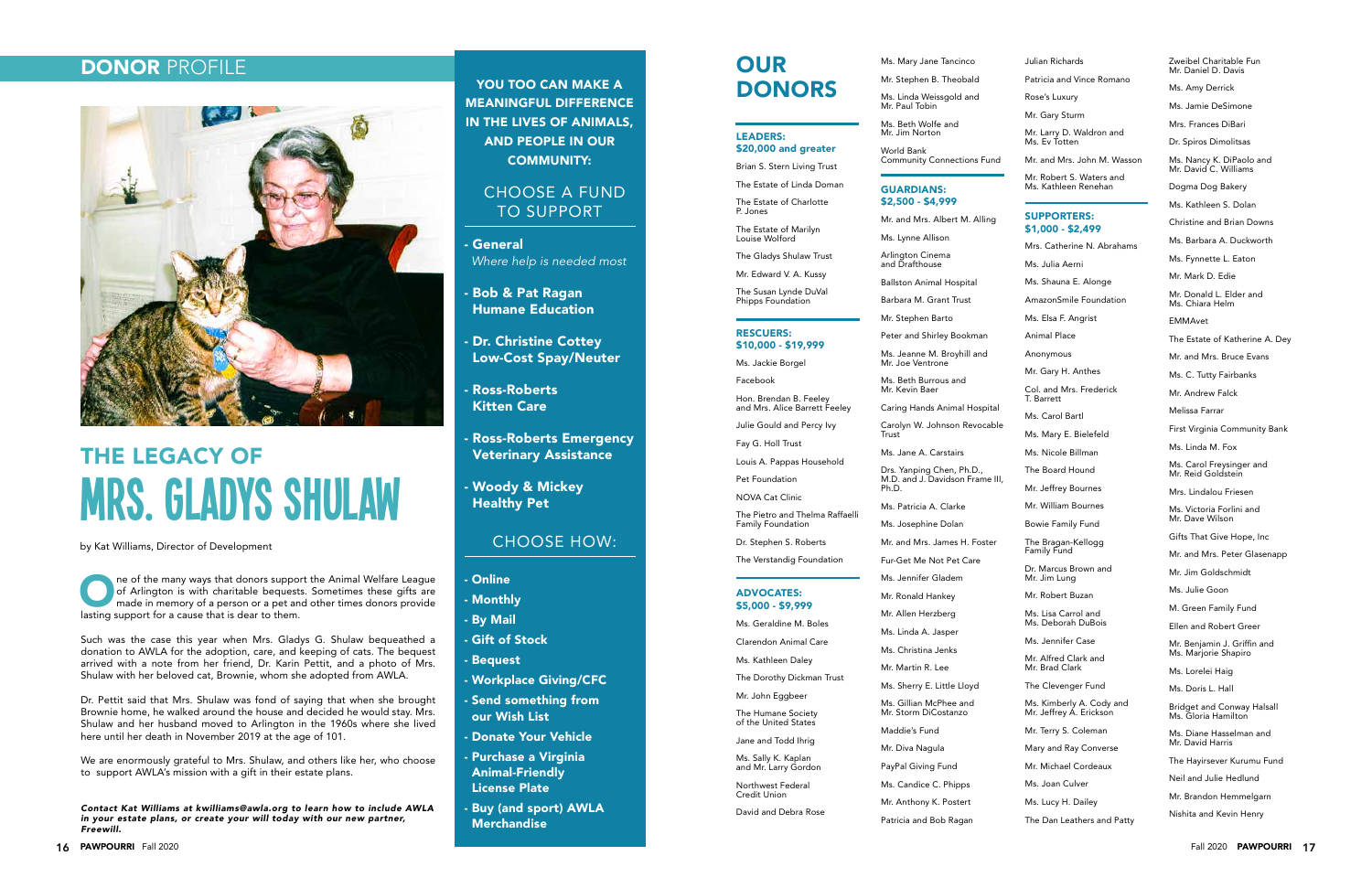- Mr. Gregory Hill
- Ms. Julia F. Holloway
- Jayme and William Huleatt
- Rebecca and Mark Huppert
- Mrs. Irene S. Husson
- International Monetary Fund
- Ms. Linda E. Iseli
- Nancy and Allen Jennings
- Miss Beverly Ann Johnson
- Gregory and Dawn Jones
- Jennifer and Cornelius Kaestner
- Mr. and Mrs. Thomas G. Kamasky
- Mrs. Maria Karlsson
- The Karstaedt Sacks Fund
- Ms. Amy Klein
- Dr. Kevin Koernig
- Col. and Mrs. Jonathan H. Kosarin
- Dr. Reshma Kumar and Mr. Krishnadev Calamur
- Ms. Diane S. Large
- Ms. Jane Larimer
- Mr. Darrow P. Leibner
- Ms. Marianne LePelley
- Mr. John Light and Ms. Molly L. DeBusschere
- Theodore and Willa Lutz
- Ms. Janice C. Maggs
- Walt and Carol Mallory
- Ms. Bernadette Michael
- Mr. Randy Mieskoski
- Dr. Dennis Milliron, D.D.S.
- Ms. Lori A. Minichini and Mr. Shawn Sansom
- Mr. Adam Moore and Ms. Stephanie Hogan
- Ms. Sandra A. Moore
- Mr. Benjamin L. Morse
- Ms. Carol E. Moylan
- Ms. Marilyn L. Muench
- Mr. Gary Myers
- Ms. Dorothy R. Nakama
- Ms. Michaela Nelson
- Arthur and Kristin Noll
- Northside Veterinary Clinic
- Ms. Janet C. Peckarsky Ms. Miriam F. Perlberg The Pledgeling Foundation Ms. Jill Pomeroy Ms. Jill Ptacek Mr. and Mrs. Jim Quinlan The Randolph D. Rouse Foundation Mrs. Sally Reinholdt Ms. Lynne Richardson Mr. Joshua Richter Mr. Arthur H. Roach Mrs. Janet H. Sasser Mr. James V. Schick Ms. Michelle Schohn and Ms. Mary Glantz Ms. Bethany Schultz Ms. Ann Seibert Ms. Judy Sever Seward & Kissel LLP Ms. Ronny L. Shafer Ms. Michele Sharon The Sherman-Onishi Giving Fund The Shields-Werner Charitable Fund Sit-A-Pet Mr. Kent L. Smith Ms. Nancy E. Snell Ms. Constance E. Sorrentino Karen and James Sowell The Sparks Charitable Fund David and Justine Springberg Mr. Robert B. Stewart The Stoobler Donor Advised Fund Ms. Dotti Stopher Mrs. Elizabeth A. Storley Mr. Victor G. Stotland and Ms. Maureen W. Stotland David and Marilyn Taylor Ms. Paula Thiede and Mr. Wakefield Martin Ms. Linda Travis

Ms. Jill I. Tunick

Mr. Robert K. VanHoek and Ms. Laura Dryden

- VCA Animal Hospitals Inc. Vexterra Group
- Ms. Carla von Bernewitz
- Ms. Shelley M. Wade and Mr. Steven P. Slinker
- Mr. Marvin Weissberg
- Ms. Dana G. White
- Ms. Emily A. White
- Ms. Gertrude L. Wieckoski
- Ms. Karen L. Williams
- Ms. Nancy E. Williams
- Ms. Louise Wilson
- Ellin and Wayne Winegarden
- Ms. Karen Baragona Wise and Dr. Andrew Wise
- Mr. Thurston T. Yokoyama
- Terry and Philip Young
- Wendy and Paul Yurachek

#### P.A.W. MONTHLY GIVING

- Mrs. P. E. Anderson Ms. Amy Angelides Anonymous Ms. Lydia Arshadi Dr. Jill Aubry Cathleen and George Ax Morgan Aylor Ms. Aurora R. Bafrnec Ms. Stacee N. Bako Ms. Carol Bartl Mrs. Rekha Bartlett Ms. Jennifer Baskin Ms. Judy Beck Mr. Rachid Benjelloun Ms. Diane E. Bente Ms. Taylor Best Mrs. Valerie M. Blitgen Elisabeth Blotevogel Mr. James Bohan Ms. Kimberly Bolinskey Mr. George Bowles and Ms. Elizabeth Cheyney Ms. Janel Brattland Martha and
- Matthew Braunstein
- Mr. Jeff Bray Ms. Elizabeth Brown Lorrie and David Brown Jewellee and John Buhler Ms. Sara Bukovnik Ms. Madeleine S. Burton Mr. Nathan Canestaro Ms. Nicole Cannavo Mrs. Valentina Cano Ms. Meredith Capps and Mr. Andrew Racca Ms. Cynthia Carabelli Mrs. Isabel Castillo Mrs. Kirsten M. Chaconas Ms. Michiko A. Chand and Mr. Amit Patnaik Ms. Robbin Christianson Mr. David Clark Ms. Gary Clemmons Ms. Sacha Cohen and Mr. Jason Silverman Ms. Tamara Comiskey Ms. Lee Cooper Dr. Sarah Corley Ms. Katie Corradini Ms. Catherine M. Cortes Ms. Linda Councill Ms. Rachel Cramer Mr. Robert J. Dahlke Ms. Jessica Darago Ms. Francesca Dea Ms. J. Rebecca Deloney Mr. Tim Denning Ms. Susan Dietz Mr. Kendall J. Dood Evelyn and Bernard Doyle Mr. and Mrs. Philippe L. DuChateau Kent and Jamie Duffy Mr. Thomas W. Dunbar Ms. Kelly Dunn Ms. Linda Dunn Mrs. Sylvia Durn Mr. Terry Eby Ms. Erika D. Elvander and

Mr. Michael Bobrik

James and Vanessa Engle Ms. Nelly Estrada Mr. Christian Everman Mr. and Mrs. Sean Flanagan Jeanette and Benjamin Ford Ms. Karen Fygi Mr. Steve M. Garron Ms. Jill C. Garzone Chris and Cynthia Getner Mr. and Mrs. Nicholas Gimmi Ms. Adriana Giovanetti Mr. Christopher B. Godman Mr. Steve Gullette Ms. Cynthia Gurne Bridget and Conway Halsall Mr. and Mrs. David Hardin Mr. James W. Hartley Ms. Doris Hausser Ms. DonnaJoy G. Hawley Ms. Kathleen J. Hayden Mr. Tim Hefner Ms. Kathy Henry Ms. Ann Hightower Ms. Susan Honaker Ms. Kay Houghton Ms. Angela L. Hughes Mr. and Mrs. Michael Humelsine Ms. Geyssie Ingram Ms. Beth Jachim Ms. Leslie A. Jones-Parra Mr. Michael Kaplan Ms. Leyla Derin Karakas Ms. Poonam Katyal Ms. Alison A. Kerester Ms. Megan Kirin Mr. Matthew Kirkham Ms. Kristen Klein Col. and Mrs. Jonathan H. Kosarin Ms. Joi C. Kudirka and Mr. David A. Rensch Dr. Reshma Kumar and Mr. Krishnadev Calamur Victoria and Brian Lamb Ms. Anne E. Lamond

Ashley and Kenneth Lang

Ms. Suzanne M. Langsdorf Dr. Jessica Lautz and Mr. Thomas J. Doyle Mr. and Mrs. Frank Lee Ms. Joanne Lester Aric and Mingkwan Letzring Mrs. Wyetha Lipford Mr. Michael Loatman Ms. Geraldine C. Lyda Ms. Alice Lynch Mr. and Mrs. Andrew MacDonald Ms. Marianne McDermott Miss Mallory McKenzie Ms. Sheri Maeda Ms. Kathleen N. Marsh Mr. Marc A. Martinez Ms. Adriana Martinez Mrs. Rachel Mayman Ms. Samantha Melchiorri Ms. Cheryl L. Mendonsa Mr. and Mrs. Jeff Miller Dr. James R. Mize Mr. and Mrs. John P. Morris, III Ms. Melissa Mott Ms. Heather Nadolny Ms. Rebecca Neal and Mr. Kevin Jordan Dr. Katy Nelson Mr. S. Philip Neri Mr. Mike Nguyen Mr. Richky Nguyen Jen and Mark Norris Ms. Annette Oliveras Mr. Robert E. Osterberg Mr. Michael Paley Ms. Karen M. Papouleas Mr. Mark Pickrell Ms. Christine A. Pieper Ms. Tasha Poe Ms. Madeline Priest Ms. Aja Puapolo Ms. Jasmin Ramsey Ms. Jocelyn Redman

Ms. Annamarie Reid Mrs. Laura Ricard and Mr. Michael Ricard Mr. and Mrs. Robert G. Risney R. and K. Robinson Ms. Elizabeth H. Rood Mr. and Mrs. Eric Rosenquist Katharine and Richard Rossier Keri Sadley Ms. Jessica L. Sanders Dr. Andrew Sayer Mr. James V. Schick Mr. Joshua Schmid T.R. and Becky Schmitt Sarah and Robert Schraven Ms. Tara K. Selario Mr. Matthew Seman Ms. Elizabeth L. Shumate Marie and Samuel Spaulding Mr. and Mrs. Ian C. Spring Mr. John A. Stanfield Mr. Aaron M. Still and Ms. Penelope A. Rice Dr. Ann L. Stone, Ph.D.

Ms. Sharon Swinburne Mr. Christopher J. Taggart Ms. Kathleen I. Taimi Mr. Corie Tarbet Susan and Gregg Tate Ms. Paula Thiede and Mr. Wakefield Martin Ms. Christina Thuermer Ms. Patricia Todd Mr. Arthur Tsao Ms. Hannah Turner Ms. Kristen Vangeloff Ms. Sharon Walker Jari and Donald Walsh Ms. Sarah Whitmore Ms. Lindsey Wilkins-Staley Ms. Charlene Woods Ms. Taryn Zastrow Ms. Brenda Zurita Ms. Patricia M. Zweibel

To see a list of all donors, please visit www.awla. org/donate

# **BECOME A MONTHLY DONOR!**

When you become a monthly donor to AWLA, you join more than 200 people who provide steady support to care for animals and people in our community!

### $$10/m$ onth =

a rabies vaccine for a cat or dog

## $$25/month =$

a microchip to help a lost pet find its way home

## $$50/month =$

a healthy meal for 10 shelter pets

## awla.org/donate/monthly